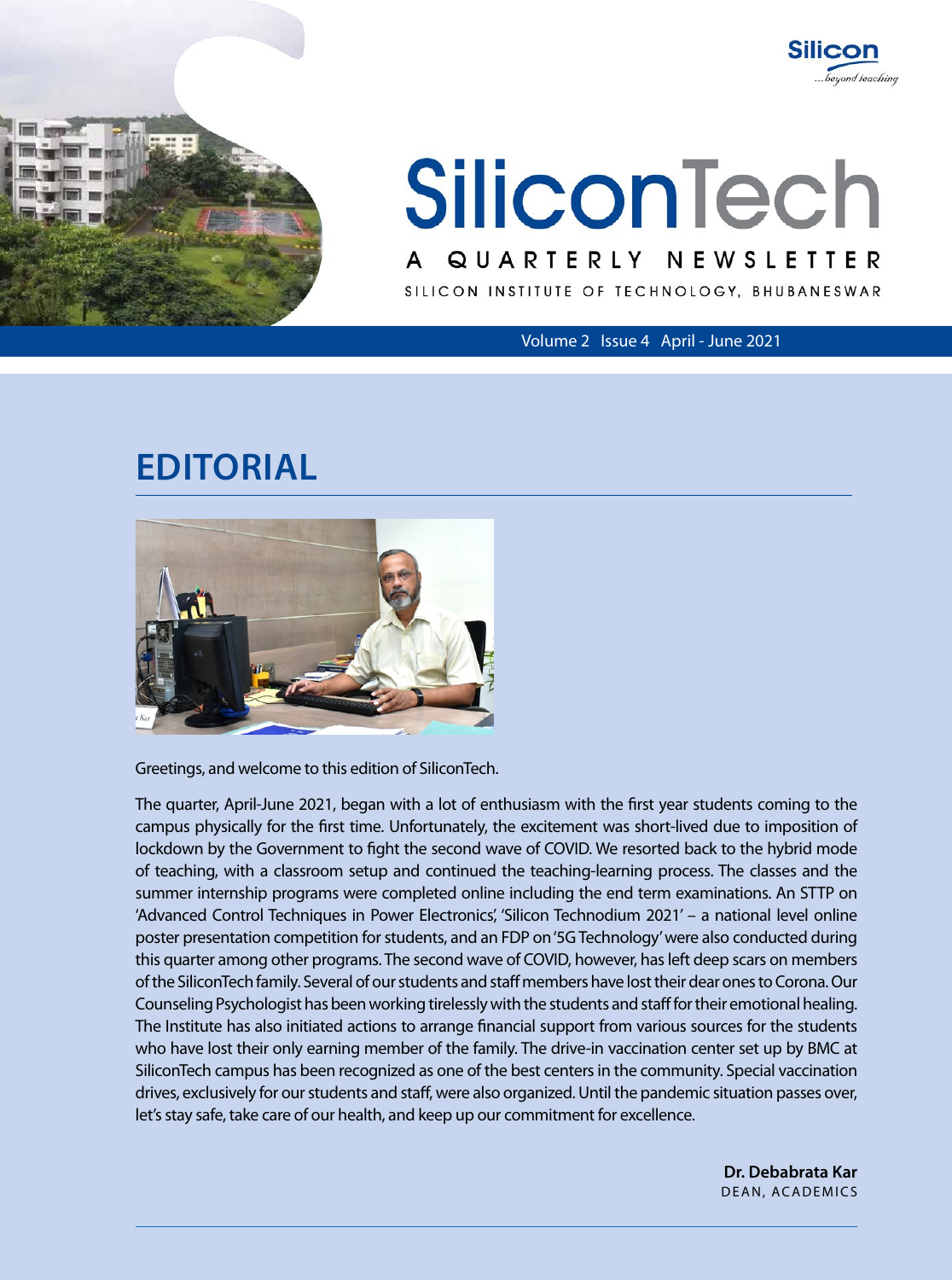## **NEWS & EVENTS**

#### Advanced VLSI Lab collaborates with Innatera Nanosystems B. V., **Netherlands**

The Advanced VLSI Laboratory signed an agreement with Innatera Nanosystems B.V. on 10 June 2021, to conduct research & development in Analog VLSI Design using the state-of-the-art CMOS Technology. Innatera is a pioneering Dutch company in the Netherlands developing ultra-low power neuromorphic processors for Artificial Intelligence (AI) at the sensor-edge. As part of the agreement, we designed and delivered complete IP solutions for their high-performance voltage and current reference circuit systemson time. This activity further showcased our capability as an industry-oriented Center of Excellence that very few labs can claim.

The Advanced VLSI Laboratory under ECE department continued its commitment to provide a world-class research and training facility for the students and faculty

members in semiconductor electronics. Sevya Multimedia hired 10 students from the graduating batch of 2021 from our Lab, eight students, were hired by different VLSI companies including CoreEL, VVDN Technologies and Marquee Semiconductor. Two sixth semester students, Chandan Singh (ECE) and Subham Rath (ECE) got internship offers in ST Microelectronics and Micron Technology respectively. We conducted a very intensive one-month summer internship course on CMOS VLSI Design and Digital VLSI Design and Verification in May 2021 with 140 students and 10 professionals. One of the highlights of this internship was setting up and running all the Electronic Design Automation (EDA) tools on the cloud, so students had complete hands-on experience even though the course was conducted online.

#### Silicon Technodium 2021- a National Level Poster competition

SiliconTech hosted Silicon Technodium 2021-the National Level Poster Competition for undergraduate engineering students across the country on 17 April 2021. This online competition provided the students a national platform to showcase their knowledge and help them explore a career in research and development.

The event was launched two months before the last date, giving students enough time to implement their innovative ideas properly. The ideas were invited for three tracks viz. Computer Science and Application (CSA), Electronic Systems and Applications (ESA) and Electrical Power Engineering and Applications (EPEA). A team of experts from industries and academia were in the panel of judges. Dr. Mrutyunjay Rout (NIT, Jamshedpur) and Mr. Siddhartha Shankar Pany (Scientist, BARC) were the judges for the CSA track; Dr. Suraj Sharma. IIIT, Bhubaneswar and Dr. Subudhi Badri, IIT Jammu were the experts for the ESA track and Prof. Baidyanath Bag, NIT Raipur was the judge for the EPEA track. 100 students from 10 states across the country participated in this event. Each team comprised of upto 4 members. The winners were from different colleges across the country viz., PES Institute of Tech & Management, Karnataka; K J Institute



of Engineering & Information Technology, Mumbai; BML Munjal University, Haryana; Ajeenkya DY Patil University, Pune; KIIT University, BBSR, NIST, Berhampur; Ajay Binay Institute of Technology, Cuttack; Trident Academy of Technology, BBSR; Centurion University of Technology and Management, Paralekhemundi and Silicon Institute of Technology, BBSR. All the winning team members were given cash prizes and a certificate of merit. The Silicon team led by Padma Lochan Sahoo (ECE) from the graduating batch of 2021 received the 1st prize in the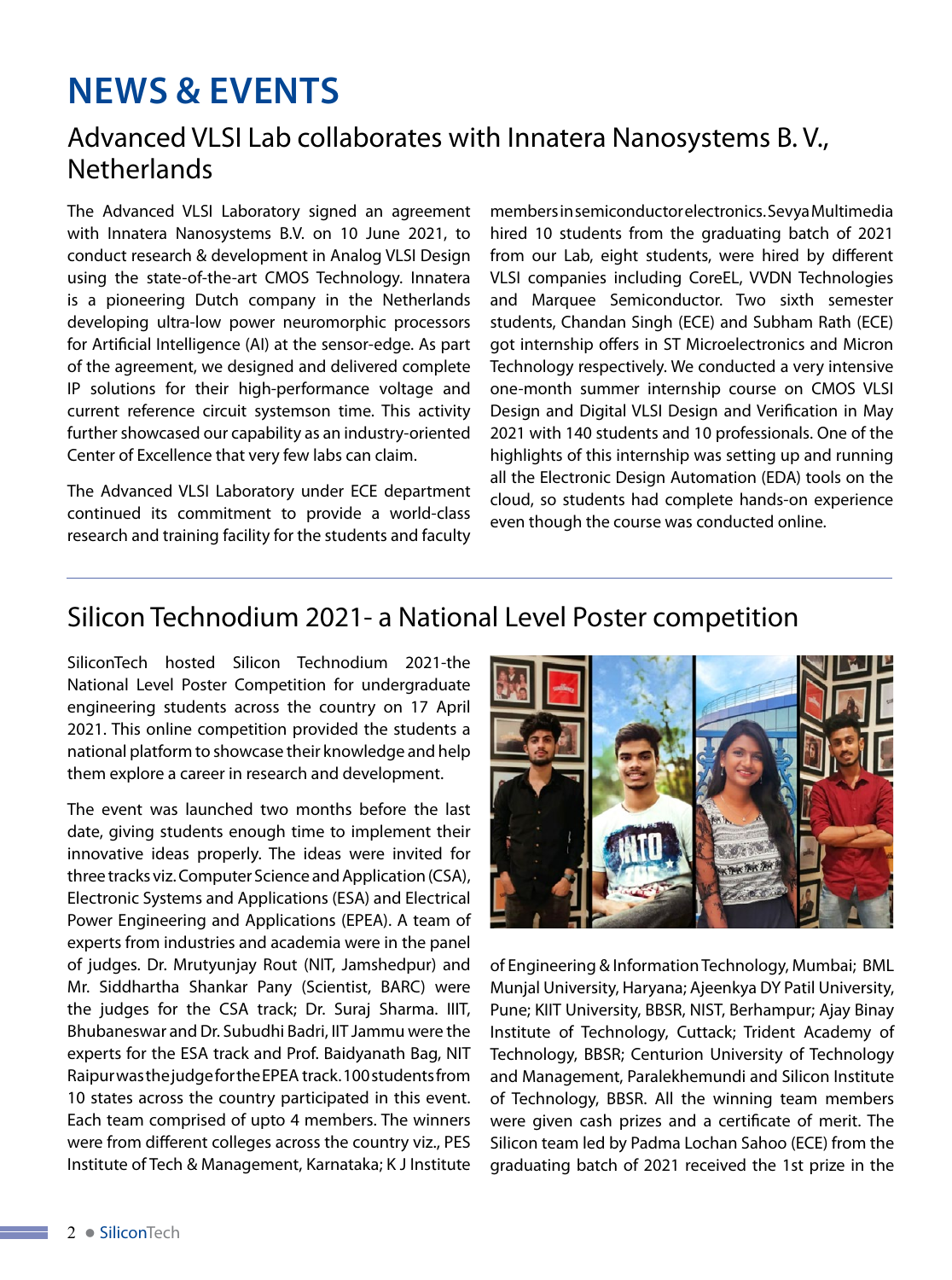

CSA track. The other members of this team were Smruti Mandal (ECE), Shreyash Behera (ECE) and Priyadarshan Mohapatra (ECE). Their topic was 'GADDHE- Government App to Detect and Decrease Holes Efficiently'. The tireless

efforts of our faculty members and student volunteers of IEEE Students' Chapter, ISTE Students' Chapter and CSI Students' Chapter helped to make this event a huge success.

### Training Program on Thermal Imaging for Biomedical Instrumentation & Agriculture

The Department of Electronics and Instrumentation Engineering (EIE), along with the Department of Electronics and Communication Engineering (ECE) organized a one-day training program for the faculty members on 'Thermal Imaging for Biomedical Instrumentation & Agriculture' on 1April 2021. 30 faculty members attended the session. Dr. Sudhansu Mohan Biswal, Associate Professor, EIE was the program coordinator. Dr. Lalat Indu Giri, Assistant Professor from NIT, Goa was the expert for the occasion. Dr. Giri touched upon various topics such as thermal imaging, fundamental concepts and working of infrared thermography, application of thermal-infrared imaging for military and civilian purposes such as target acquisition, surveillance, night vision and tracking, non-military uses including thermal efficiency analysis, environmental monitoring, industrial facility inspections,



remote temperature sensing, short-ranged wireless communication, spectroscopy, and weather forecasting and theirmedical applications during the session. Participants discussed their problem statements with the expert in the interactive session.

### STTP on Application of Advanced Control Techniques in Power Electronics and Power Technology

A Short Term Training Program (STTP) on 'Application of Advanced Control Techniques in Power Electronics and Power Technology' was organized in the online mode from 5 to 9 April 2021, by the Department of Electrical & Electronics Engineering (EEE), in association with IEEE (Institute of Electrical and Electronics Engineer) Bhubaneswar subsection PES (Power & Energy Society) & IES (Industrial Electronics Society) Chapter. The objective of this program was to educate the participants in the recent advancements and state-of-the-art research areas

in Control Engineering. The event was co-ordinated by Prof. Nibedita Swain and Prof. Nivedita Pati from the department of EEE. Notable invited speakers from the academia were Dr. Rajeev Kumar Singh (IITBHU), Dr. Aritro Dey (NIT Durgapur), Dr. Ullash Kumar Rout (CET, BBSR), Dr. Papia Ray (UCE, Burla), Dr. Ashutosh Giri (GEC, Bharuch), Dr. Santanu Kapat (IIT Kharagpur), Dr. Sudipta Chakrabarty (NIT Silchar) and Dr. Susovan Samanta (NIT, Rourkela). 84 participants attended this program.

#### 60 Seconds of Innovation

The IEEE students' chapter at SiliconTech, successfully conducted a technical Video Making competition titled, '60 Seconds of Innovation' from 15th April to 5th May 2021. This technical video making competition gave a platform to the students to showcase their talent and

knowledge on various technologies in computer science like Artificial Intelligence, Data Science, IOT, Blockchain, Edge Computing as well as their efficient problem solving skills. The winners were chosen on the basis of the creativity of their ideas and the content of their videos.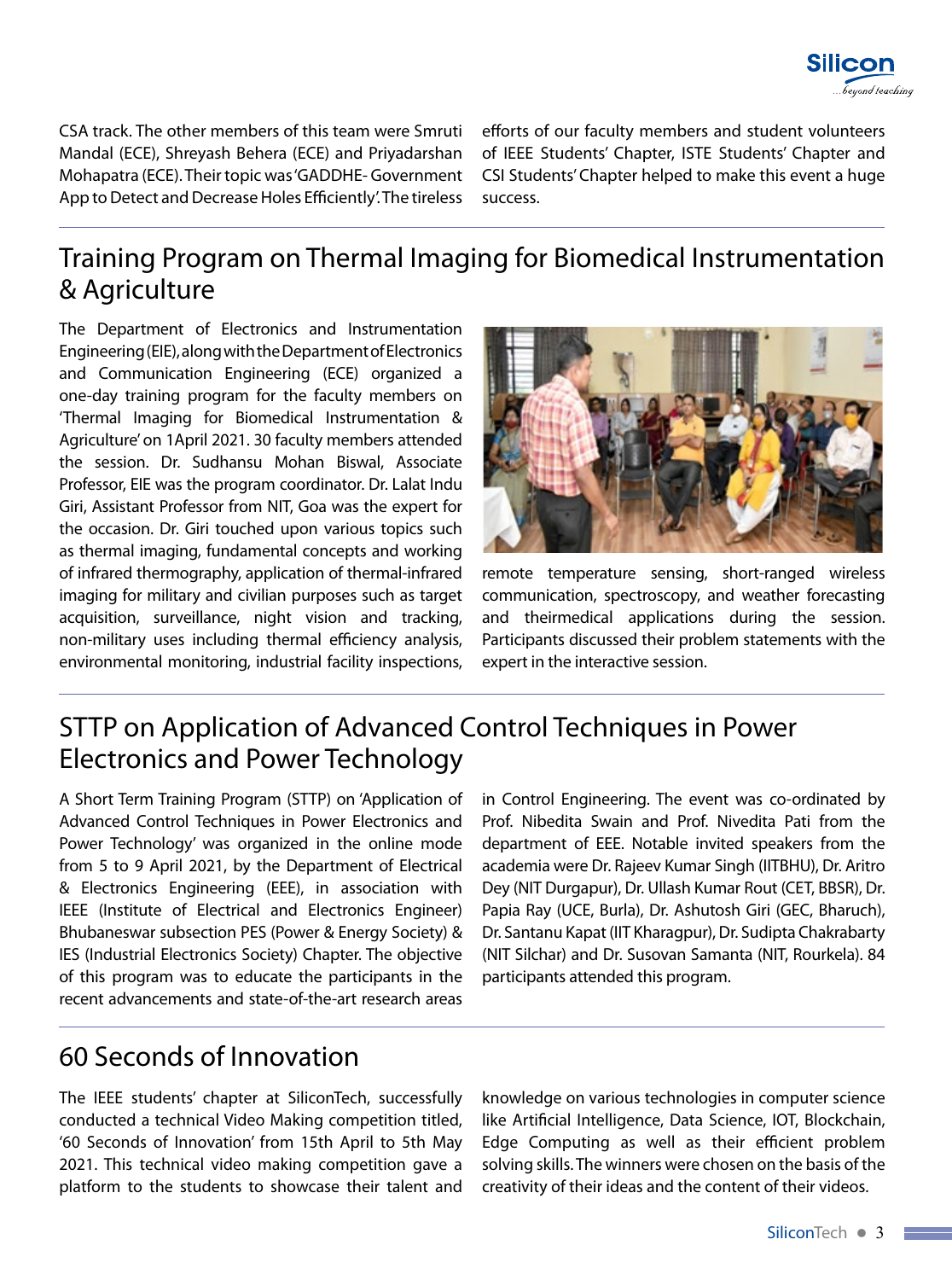#### Earth Day Competition

Our Creative Club conducted an Art Competition on the 'EARTH DAY'. The students submitted their creative art work through the online platform. The winners were voted by the core members of the club on 1 May 2021.

Abhilipsa Dhal (CSE) was the winner followed by Priyanka (ECE) who got the second prize. Kajal Sharma (CSE) and Anurag Nayak (CSE) got the third prize. All the winners are currently doing their first year of engineering.

### Codify 2021

The D2C Igniters Club Silicon Chapter conducted a twoday event on coding and aptitude testskills from 8-9 May 2021. The event was conducted to make the students aware of the importance of aptitude tests and coding skills, instill competitiveness among them and guide them on how to do better in the future. The event was the first of its kind to be organized by the Chapter. Registrations were invited in two categories. Category 1 was for the first and second year students and Category 2 was for third year students. 138 students participated in Category 1 and

39 students participated in Category 2. The test had two rounds, one to test the examinee's aptitude and another to test their coding skills. The winner in Category 1 was Animesh Tripathy (CSE, Batch 2023), followed by Kumar Jignasu (CSE, Batch 2024) and Arpita Mohanty (CSE, Batch 2023) as the 1st and 2nd runners-up. In Category 2, the winner was Saswati Rath (CSE, Batch 2022), followed by Sagar Swarup Swain (CSE, Batch 2022) and Atul Kumar Jain (CSE, Batch 2022) as 1st and 2nd runners up. The event was appreciated by students and staff alike.

### FDP on Internet of Things (IoT) in 5G Technology

The Department of Electronics and Communication Engineering (ECE) organized a Faculty Development Program (FDP) on 'Internet of Things in 5G Technology' from 24 – 28 May 2021.

The objective of this program was to train and educate the faculty to interact on cutting edge technologies in this emerging area.

Resource persons were from academia and industry who hailed from India and abroad. The experts presented their research knowledge in 5G, Beyond 6G Communication, IoT application in Communication and Networking, AIoT, Hyperconnectivity, Vehicular Ad-Hoc Networks, AI for Wireless Communication, IoT in Public Cloud and Security attacks on IoT network.

The key invited speakers for the program were Dr. Ramjee Prasad, Professor, President, CTiF Global Capsule, Aarhus University, Denmark and Mr. Amiya Kumar Samantray, Founder & CEO, Phoenix Robotix Pvt. Ltd., India. Other invited speakers were Dr. Albena Mihovska, Associate Professor, Senior Academic Research professional, Aarhus University, Denmark; Dr. Sunil B. Somani, Associate Professor, MIT-WP University, India; Dr. Madhukar Deshmukh, Postdoctoral Fellow, Bar-llan Univesity, Israel; Dr. Chayapol Kamyod, Assistant Professor, Mae Fah Luang University, Chang Rai, Thailand; Dr. Vaibhav Hendre, Deputy Director & Professor, GHRCEM, India; Mr. Anish Sarangi, Senior Data Scientist, Fusion Practices Pvt. Ltd; Ms. Nidhi, Research Associate, Aarhus University, Denmark; Dr. Sanjay Kumar, Associate Professor, BIT Mesra, Ranchi, India and Dr. Pranav Pawar, Assistant Professor, BITS Pilani, Dubai. This FDP was conducted in the online mode and was sponsored by AICTE under the AICTE Training and Learning (ATAL) Academy. 200 participants from across the country attended this program.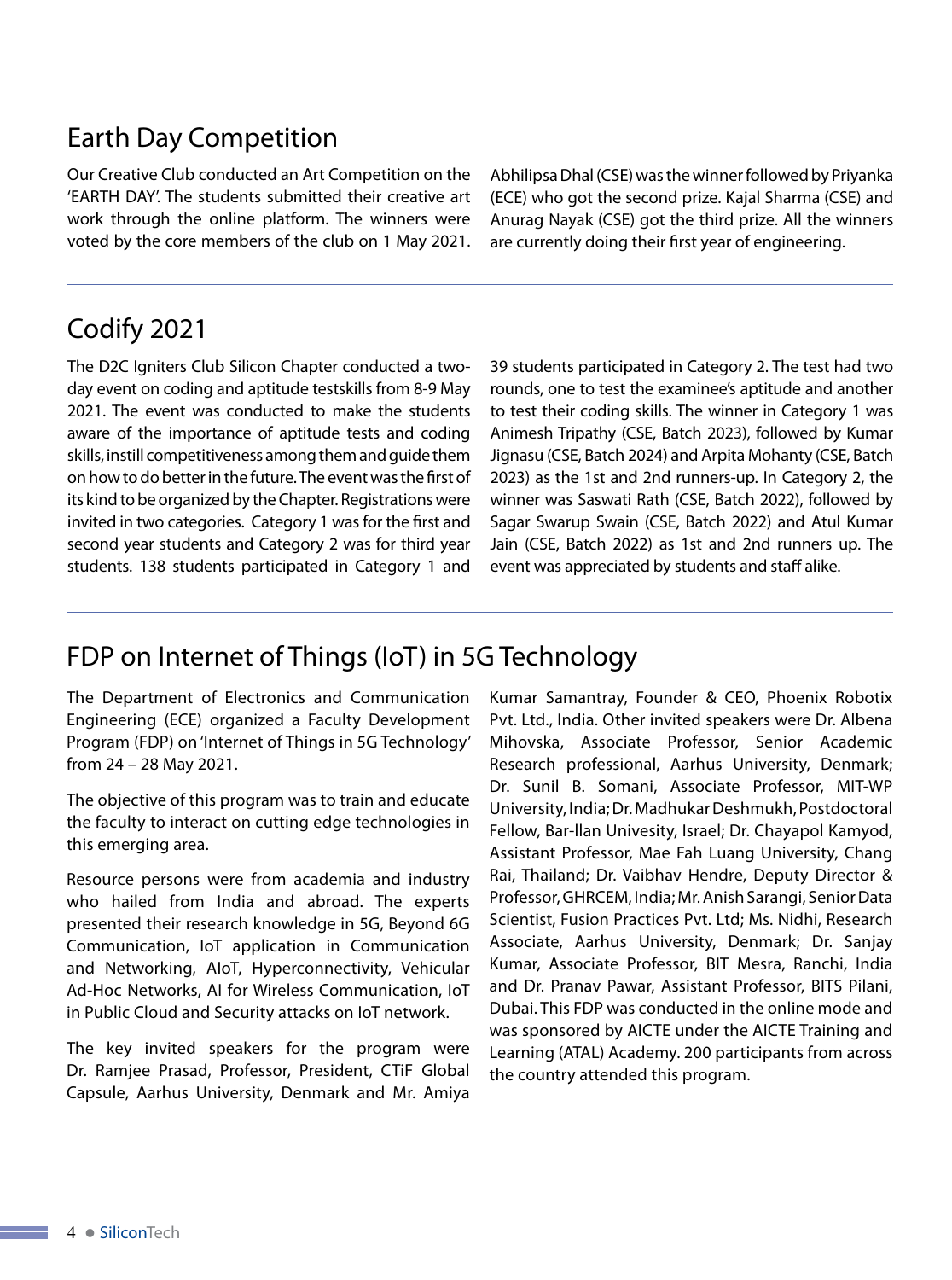

### FDP on Internet of Things (IoT) in 5G Technology (Advanced)

The Department of Electronics & Communication Engineering (ECE) organized a five day Faculty Development Program (FDP) from 21-25 June 2021 on 'Internet of Things(IoT) in 5G Technology (Advanced)', in the online mode. The IoT has evolved from the convergence of wireless technologies and the internet by connecting 'things' in the real world such as home appliances, industrial equipment, monitoring sensors, etc. The objective of this FDP was to train the faculty in these emerging areas.

Eminent experts from the field of technology presented their research knowledge in 5G, RAN, Artificial Intelligence, Machine Learning, Industry 4.0, IoT application in Communication and Networking, 5G connected EDGE Platform, Cyber Security, practice sessions on different topics like IoT Architecture & Implementation with MQTT, MQTT Protocol Driven routing in IoT with Data Archival using My SQL DB Server, Routing in IoT with Hands-on Simulation Using CONTIKI - COOJA Simulator, Cisco Packet Tracer. There was also an Art of Living session to teach yoga and meditation to the participants. The talks were highly appreciated by the participants as evidenced by their continual positive feedback. The FDP ended with the valedictory session followed by an MCQ test for the participants.

This FDP was sponsored by AICTE under the AICTE Training and Learning (ATAL) Academy and was the second part to the FDP conducted by the department earlier from 24 – 28 May 2021. 200 participants from different parts of the country participated in this program.

#### Uttarang 2021

The Silicon Music Club conducted Uttarang 21 to observe the World Music Day on the 21 June 2021. The event comprised of renditions in dance, music, song and poetry recitation. Students across all the years participated with full zest in this event which was streamed live on YouTube with the help of our Social Media Cell. Our alumni B. Gaytri and Pallavi Sahu participated in this

program. B. Gaytri (Batch 2016) currently working as an Associate Consultant at Wipro Technologies, addressed the gathering. Pallavi Sahu (Batch 2019) currently working as Systems Engineer in TCS also interacted with the audience.This online event had 27 programs. Overall, it was a memorable event.

#### Farewell for B. Tech. 2021 graduating batch

Owing to the Covid restrictions, the formal Farewell function was not conducted this year. Instead, a dinner was organized on 31 March 2021 for the B.Tech. 2021 graduating batch to mark the occasion. Animesh Kumar Nayak (CSE) received the Best Placement Award for getting the highest salary package of 26 LPA and Koustuv Ray (CSE) received the Best GATE Performance Award for getting AIR 69 in GATE 2021.

#### 45 Seconds to Fame

The Campus Life Co-ordination Committee (CCC) of SiliconTech Residence successfully organized the event '45 Seconds to Fame' on 26 June 2021 in the online mode. This event was for the first year students only. The event was promoted through Silicon Social Media Cell. The main objective of the event was to give a platform to the students to showcase their talent and to interact

with their seniors. Many students of our residence participated in the event. Arpita Mahapatra of Computer Science & Technology (CST) branch was announced as the winner of this event.Prathma Bhuyan (ECE) and Aparna Padhi (M.Sc. Data Science) were the runners up and 1st runners up of the event respectively.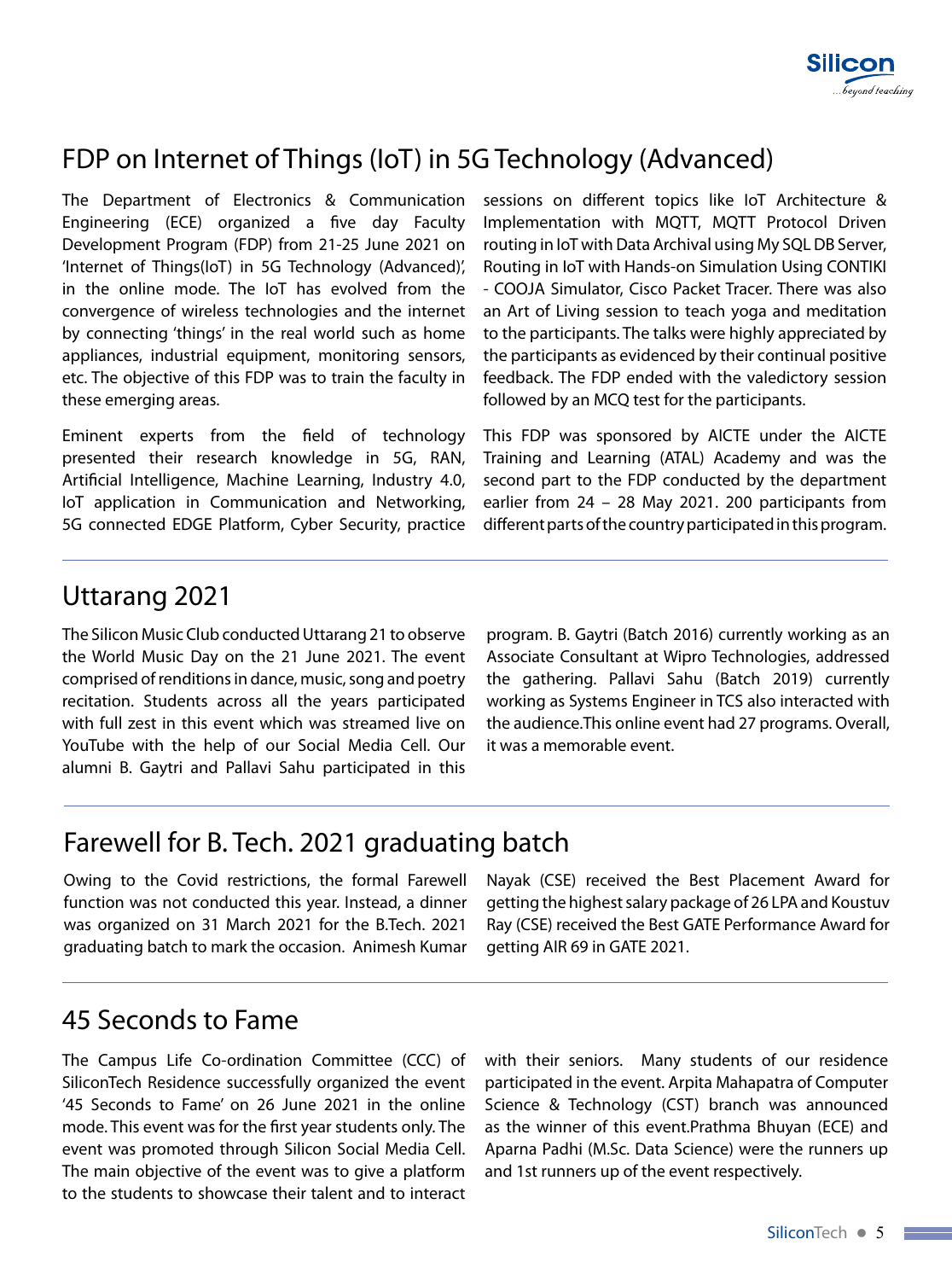### Drive-in Vaccination Center at SiliconTech

SiliconTech campus at Patia became one of the three drive-in vaccination centers identified by Bhubaneswar Municipal Corporation (BMC) in the first week of June. Since then, this centre has been recognized as one of the best managed centers by BMC. We also organized a special vaccination drive on campus for our students, staff and their family members with BMC's approval on 27 June 2021.



#### **Dr. Samaleswari Prasad Nayak**

Senior Assistant Professor, Dept. of Computer Science & Engineering (CSE), received the 'Employee of the Quarter' award for overall excellence in performing his duties diligently, showing leadership and achieving desired outcomes in the quarter January - March 2021.





**Dr. Saswati Jena**, Assistant Professor, Dept. of Basic Sciences & Humanities (BSH) and our In-house Counseling Psychologist, was one of the panelists in the live interactive session of 'PARICHARCHA' on the theme 'Care and Compassion: Signs of Strength'. Paricharcha is a flagship event of 'MANODARPAN' - a platform launched by Ministry of Education (MoE) in July 2020 to provide psychosocial support to students, parents and families for their mental health and emotional well-being during the pandemic. This was a live telecast session through PMeVidya channel, YouTube and Facebook on 28 May, 2021.

#### **RESEARCH & PUBLICATIONS**

#### Publications(Journals): 41

SCI Indexed Journals published (with high impact factor): 7

Scopus Indexed journals published: 9

Patents filed: 1

Conference proceedings published: 21

Book Chapters published: 3

Books published: 1

A book titled '**Childhood and Growing up**' by Dr. Saswati Jena, Assistant Professor, Dept. of Basic Sciences& Humanities (BSH) and our In-house Counseling Psychologist, was released in April 2021. This book deals with all important facts and principles related to learning, understanding human development process, individual differences, socio-cultural differences and classroom implications of learning strategies, based on the National Council of Teacher Education (NCTE) framed syllabus. It has been designed to make the learners comprehend the topics in a lucid manner.

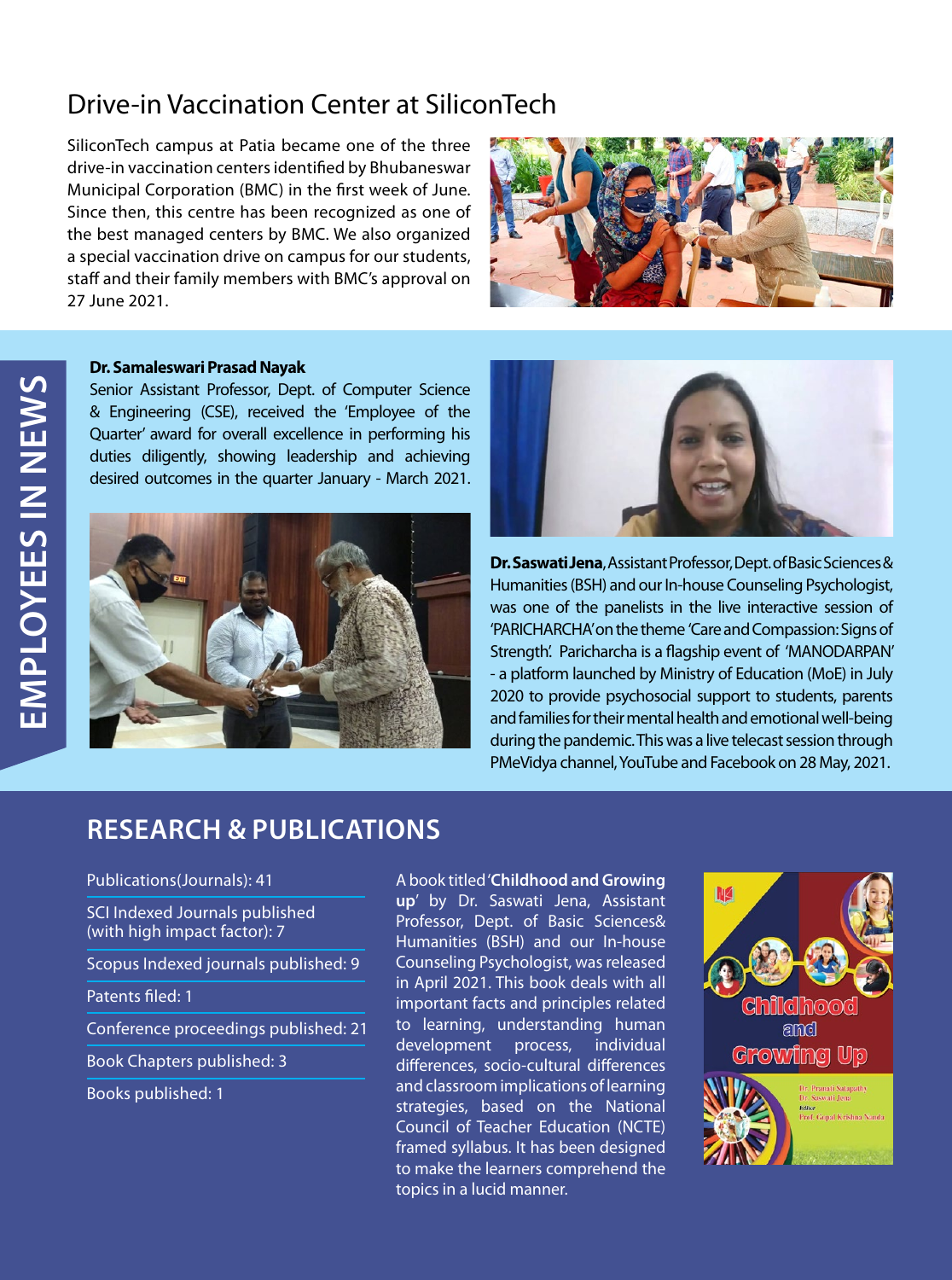

### SPICES Project

AICTE approved the SPICES (Scheme for Promoting Interests, Creativity and Ethics among Students) project and sanctioned a fund of Rs 1 lakh for the implementation of this project. SiliconTech also sanctioned a matching fund of Rs 1 lakh for this project. The objective of the project is to promote the spirit of 'Right to Life with Dignity' and to support the social cause and to participate in social development programs in different walks of life.The duration

of the project is one year and it will be implemented under the ManasManthanManch – A Recreation, Innovation, and Creative Activity Forum at SiliconTech. Dr. Saswati Jena, Assistant Professor, Department of Basic Sciences and Humanities (BSH) is the Principal Investigator(PI) of this project and Ms. Annapurna Mishra, Sr. Assistant Professor, Department of Electronics & Communication Engineering (ECE) is the Co-PI of this project.

## **STUDENT ACHIEVERS**

#### ECE students get Internship offers from STMicroelectronics and Micron

Subham Rath and Chandan Singh from 3rd year(6th semester) ECE branch got internship offers from Micron Technology and STMicroelectronics respectively. Micron is a world leader in innovative memory solutions that transform how the world uses information whereas STMicroelectronics is a global semiconductor leader delivering intelligent and energy-efficient products and solutions that power the electronics at the heart of

everyday life. Subham is a quick learner and has interest in the domains of Static Timing Analysis, Physical Design, AMS Layout Design and Semiconductor Memory Design. Chandan is a microelectronics enthusiast, pursuing a career in Analog Mixed Signal design. He has keen interest in designing CMOS based Analog circuits (Current Mirrors, Sense Amplifiers, etc).

### Batch 2022 students shortlisted for Infosys PP (Power Programmer) and DSE (Digital Specialist Engineer) roles through HackWithInfy 2021

Eleven students from Silicon have been shortlisted through HackWithInfy 2021 competition for the roles of PP (Power Programmer) and DSE (Digital Specialist Engineer). Anshuman Das (EEE), Trideep Gorai, (CSE) Amar Nath Singh (ECE) and Dhrutishree Mohaptra (CSE) have been shortlisted for the PP role with a package of 8 LPA. Souvik Panda (ECE), Anish Sinha (CSE), Kunal Kishor (CSE), Sagar Kumar (ECE), Sibam Patro (CSE), Prateek Panda

(CSE), Prateek Bharadwaj (CSE) have been shortlisted for the DSE role with a package of 5 LPA. HackWithInfy, Infosys' nationwide Hackathon provides students an enriching experience and inculcates the culture of rapid problem-solving and innovative thinking. It also offers pre-placement for Power Programmer, Systems Engineer Specialist, and Systems Engineer roles at Infosys.

### Batch 2022 students shortlisted for Infosys in Systems Engineer role through Infy TQ

Eight students from the CSE branch- Ananya Rout, Avantika Mishra, Debidutta Dash, Ashish Sureka, Lipsa Behera, Akshya Priyadarshi, Rakesh Kumar and Sagar Mohanty are shortlisted for the role of Systems Engineer

by Infosys through Infy TQ. InfyTQ is a free platform for all engineering students in their third and fourth year across India which tests the knowledge of the students in programming and databases.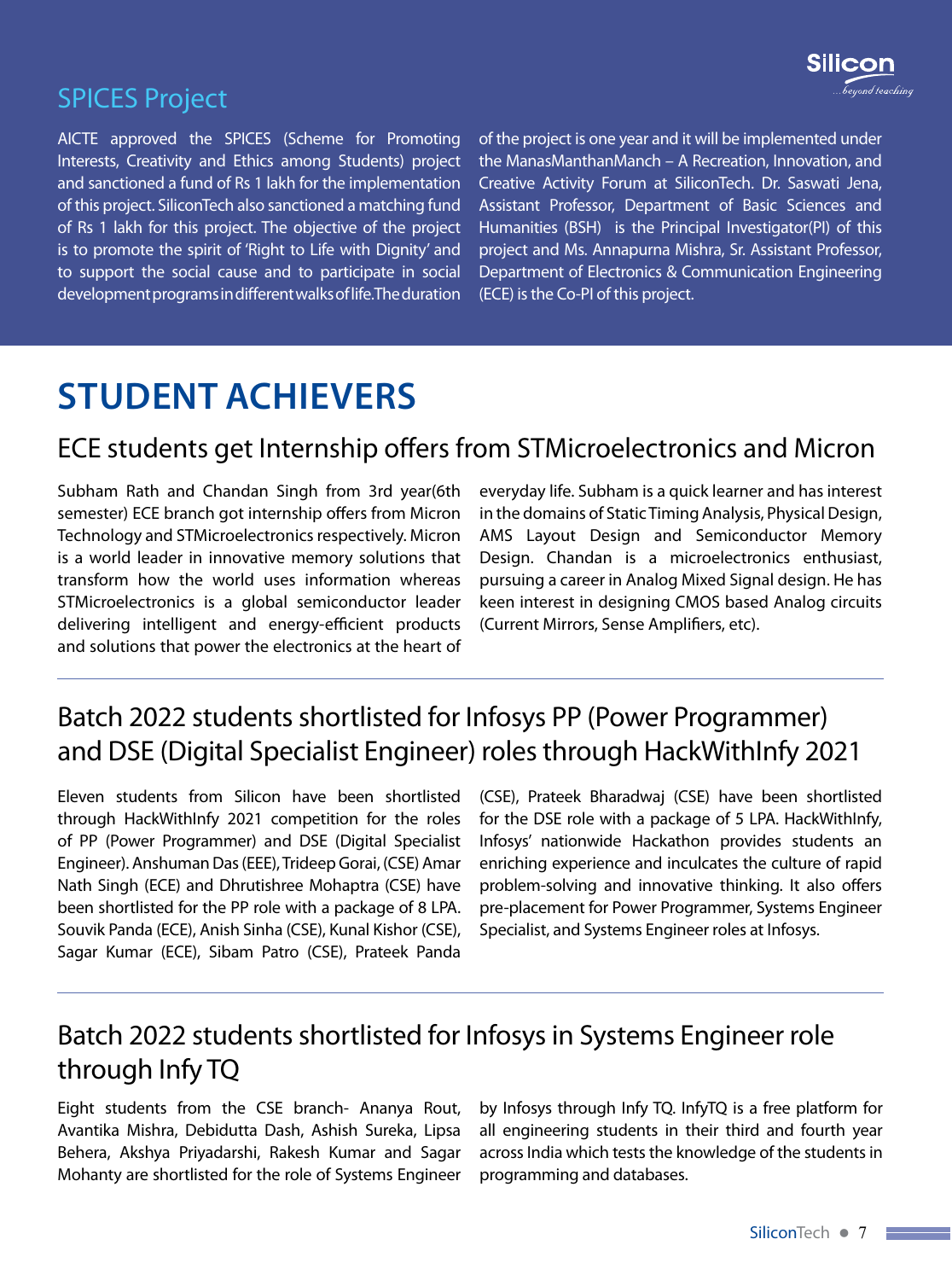#### Team Farm Folks in Business Idea Competition 2020-21

Team Farm Folks of SiliconTech has been shortlisted in the Bootcamp round 1 in NE India Launchpad- the Business Idea Competition, organized by KIIT Technology Business Incubator under TIDE (Technology Incubation and Development of Entrepreneurs) 2.0 and MeitY(Ministry of Electronics & Information Technology), Government of India. It is an online program in Entrepreneurial creativity and Problem Solving in the domain of Healthcare and

Agriculture. The team comprised of 6 members from the 2021 graduating batch viz., Punyadeepa Pattanaik (ECE), Ayushman Patnaik (ECE), Ashutosh Patra (CSE), Asutosh Rath (CSE), Amit Kumar Patro (ECE) and Neha Mohanty (ECE). Mr. Sushant Pattnaik, Assistant Professor, Dept of ECE at SiliconTech, one of their mentors, has been instrumental in the team's success. The winning team stands a chance to win upto 10 lakhs in the form of fellowship or grant.

## **ENTREPRENEURSHIP DEVELOPMENT CELL**

#### Idea Generation Competition (Ideathon 2K21)

The Entrepreneurship Development Cell (ED Cell) at SiliconTech organized an Idea Competition (Ideathon) on 25 April 2021. Ideathon is an annual idea generation program which aims to provide students a platform to showcase their innovative and creative ideas and to motivate them to pursue entrepreneurship. In this event, students pitch their ideas to a bench of judges and get rewarded on the basis of creativity, innovation, feasibility, and scalability of their ideas. Students from various technical institutions were invited to submit their innovative ideas through Abstract submission in the first round. 11 teams pitched their ideas during

the final presentation on 25 April. The top 3 ideas were awarded with cash prizes worth Rs. 33K and certificates of achievement. Team XSTREAMS won the 1st position followed by team FWM and team MultiWEE. All the teams were from SiliconTech. Mr. Bhabani Shankar Pani(Founder and owner of Span Resource Management & former NALCO employee), Mr. Srustijeet Mishra(CEO-South East Asia, CLPS Global),Dr. Prakash Kumar Rout(Additional Professor, EIE) were the panelists. Dr. Mahendra P. Agasty (Facultyin-Charge, ED Cell), coordinated the event.

#### Webinar on Scope of Entrepreneurship in Solar & Renewable energy

The ED Cell, in association with Odisha Corporate Foundation (OCF), organized a webinar on 'Scope of Entrepreneurship in Solar & Renewable energy' on 18 April 2021. The objective of the webinar was to highlight the scope of entrepreneurship in solar and renewable energy. Mr. Upendra Tripathy- Founder & Director General, International Solar Alliance (ISA) & ex- IAS - Secretary of Ministry of New & Renewable energy GOI - joined as the chief guest. Dr. Saroj Misra, our Director

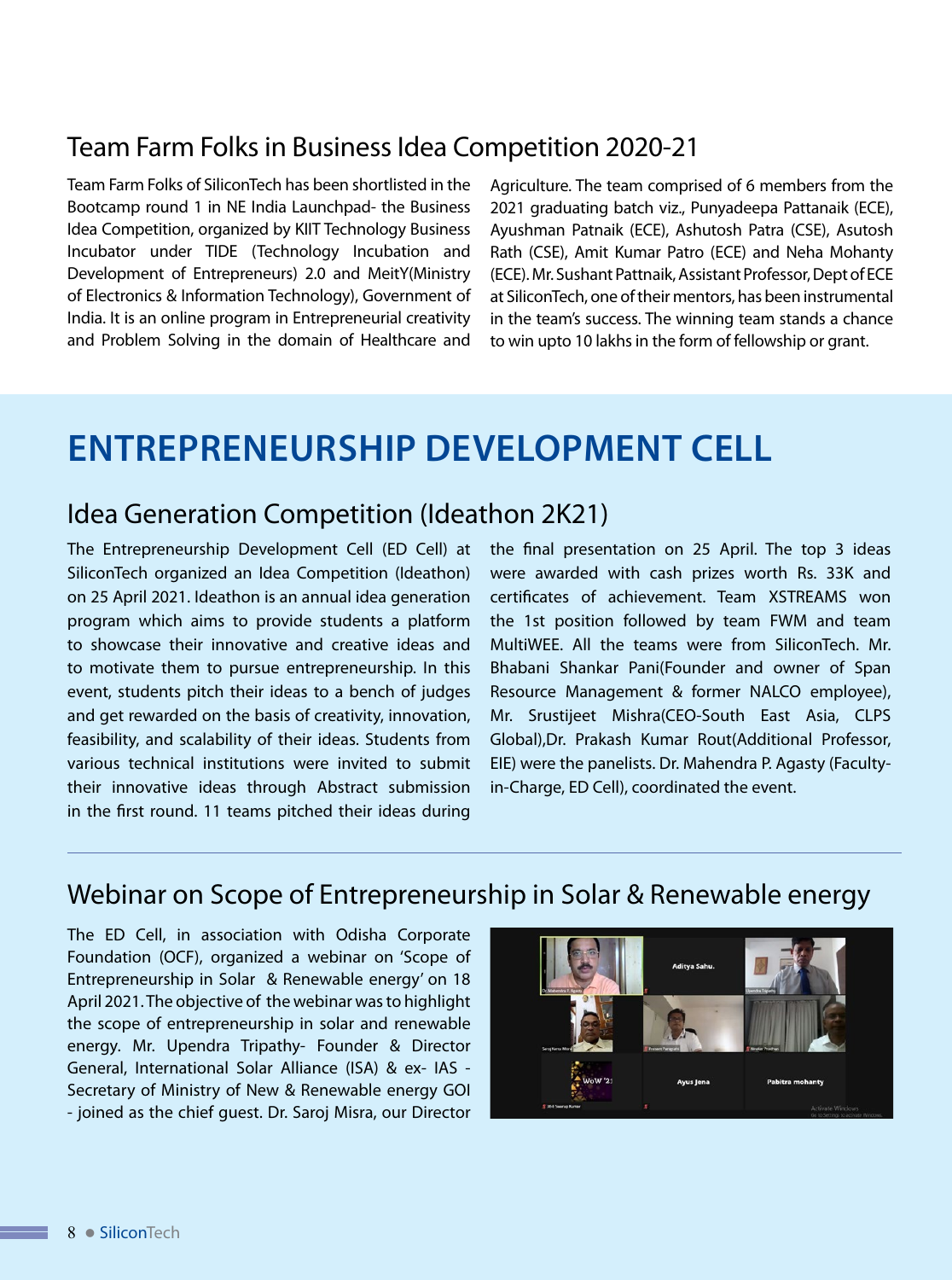

gave the welcome speech, Dr. Mahendra P. Agasty spoke about the entrepreneurship and startup eco-system in Odisha. Dr. Santanu Rath, former Director - HR in OPTCL,

PTCUL & OMC moderated the discussion. 70 students and 20 entrepreneurs participated in this webinar.

#### Webinar on Odyssey of an Entrepreneurial Genius

The ED Cell at SiliconTech organized an Interactive/ Mentoring Session with successful start-up founders on 20June 2021.Mr. Ayaskanta Mohanty, Founder and MD of Tatwa Technology was the chief guest. Dr. Mahendra P. Agasty spoke about the objectives of the program and highlighted the achievement of ED Cell till date. The topic of the webinar was 'Odyssey of an Entrepreneurial

Genius'. Mr. Ayaskanta shared interesting insights into his journey as an entrepreneur. He mentioned about the challenges he encountered and how he managed them. He also mentioned about his source of inspiration. He gave some tips to the students who wanted to take up entrepreneurship as their career. 75 students participated in this webinar.

#### Workshop on Start-up: The Inceptive Phase

The ED Cell organized a two-day workshop on 'Start-up: The Inceptive Phase from 26-27 June 2021. The objective of this workshop was to help the participants learn about how to take their start-up ahead in spite of the various problems they may encounter in the initial phase of their journey. The first day session was on 'Building a Start-up from Absolute Zero'. Dr. Mahendra P. Agasty (Faculty-in-charge, ED Cell) briefed the participants about the program objectives. Mr. Siddharth Bhatter, CEO Karkhana was the guest speaker. He spoke about ideation, team building and testing of a product's viability. The session was very intriguing and interesting. The second day session was on 'Angel Investment & Accelerator Incubation'. Mr. Aaquib Hussain of Free flow joined as the guest speaker. He touched upon topics such as pitching ideas, various stages of investment and dynamics of Angel Investors and Incubators. 70 students joined this online workshop.



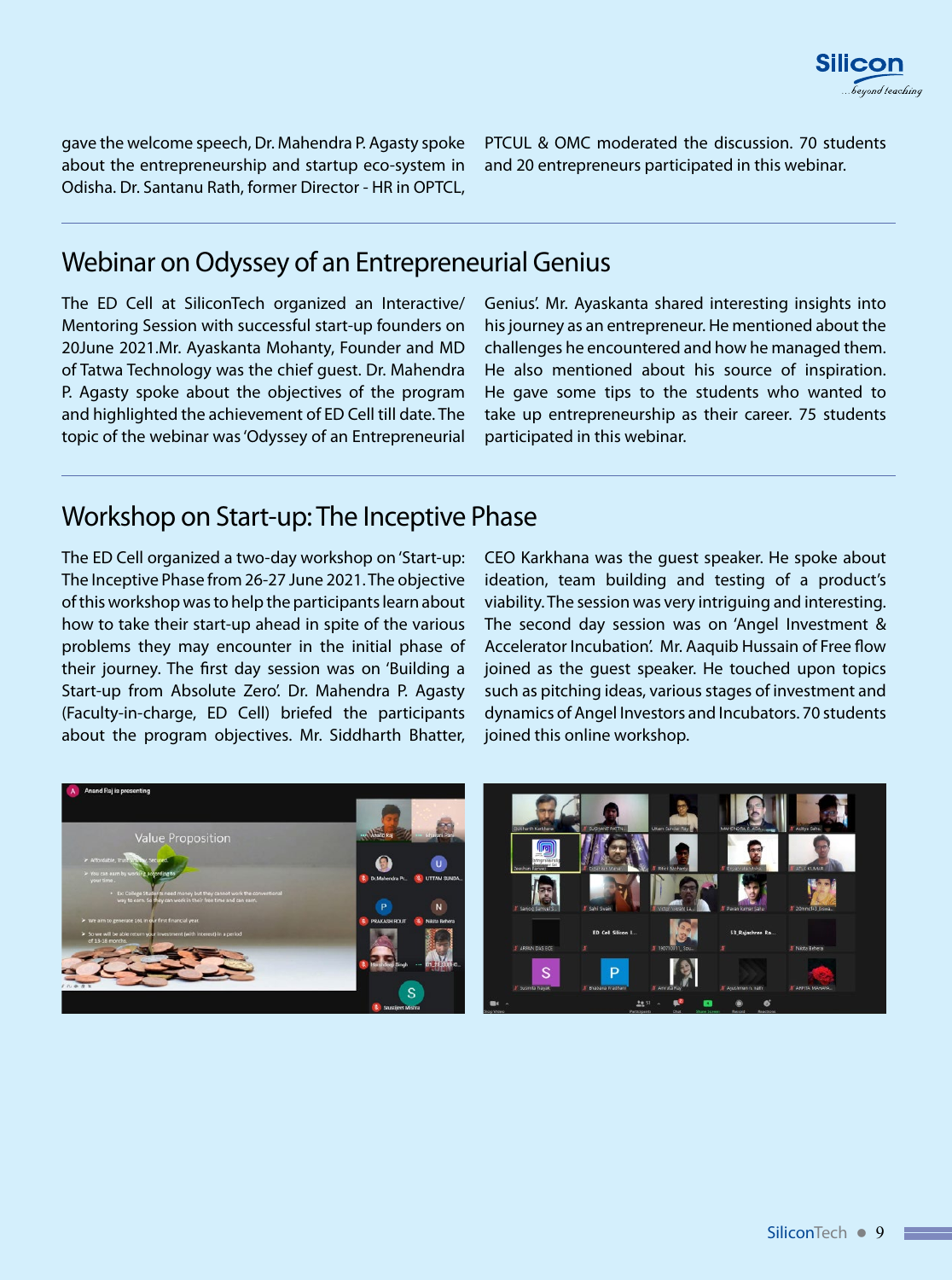## **INDUSTRY INTERFACE CELL (II Cell)**

Despite the second phase of COVID pandemic and subsequent lockdown, which disturbed the regular academic activities,the planned activities of Industry Interface Cell continued in full vigor, with minimum disruption. Placement drives for graduating batch 2021, summer internship for three batches of autonomous students, practice school drives for pre- final year students were some of the highlighted activities which were organized and conducted smoothly during this quarter.

### Placement Highlights

The placement activities continued in the virtual mode; almost 80% of the eligible students got placed by the end of this quarter.15 students were selected in the second phase of Accenture placement drive, out of which 5 students got their package upgraded to 6.5 LPA (100 students had already got an offer from Accenture in the first phase of their placement drive). Apart from regular on-campus drive, Infosys also allowed our students from the 2021 batch, to participate for the role of 'Power Programmer' with 8LPA and 'Digital Specialist Engineer' role with 5 LPA. Finally, 3 students were selected for the role of Power Programmer and 14 students were selected for the role of Digital Specialist Engineer.

Apart from this,11 students from 2022 batch have been shortlisted through HackWithInfy competition. These students have the opportunity for the getting the roles of PP (Power Programmer) and DSE (Digital Specialist Engineer). The interview for the same is scheduled to be held in August 2021. Another 8 students from the 2022 batch are shortlisted for the interview round of 'Systems Engineer' with the base package of 3.6 LPA in the Infy-TQ certification drive.

Other companies which visited SiliconTech during this quarter were Chargebee Technologies -a subscription billing and revenue management platform, Torry Harris Integration Solutions headquartered in New Jersey, USA delivering business-outcome based IT solutions,Finastra Software Solutions - a global product based company with head office in Bengaluru, DATOMS - a Bhubaneswar based organization, working on IoT and big data to build a comprehensive ecosystem for smart cities, Pentair Water India Pvt. Ltd., working in manufacturing (Machinery & Equipments) business, KPIT Technologies - providing software to the automotive companies, Mavenir - an American telecommunications software company andLarix Technologies - a start-up based out of Gurgaon. 16 students have been placed in these companies with a salary package in the range of 3-6 LPA .

#### Summer Internship 2021

The II Cell designs intensive Summer Internship programs which are a part of the academic curriculum, having one credit point. Industry veterans/ experts from different domains and in-house specialists train the students. The main objective of this program is to train the students for better skilling and early identification of tracks/specialization which thereby would lead to better employment opportunities. These internship programs are well structured with supervised learning experiences that allow a student to gain valuable application-based experience in his/her chosen field of study.

A total of 17 internship programs were offered during this quarter, across various domains like Programming, VLSI, Data Science, Cyber Security, IOT, Machine Learning, Data structures and algorithm using Java/C++/ Python, SEO and Digital Marketing. The sessions were conducted in the virtual mode. 850 students from 2022 and 2023 graduating batch participated in this month-long program, from 15 May to 27 June 2021. All the programs, along with its components, were successfully completed except for a few programs where the students had hands-on training with the hardware components in our lab. The program was seamlessly executed.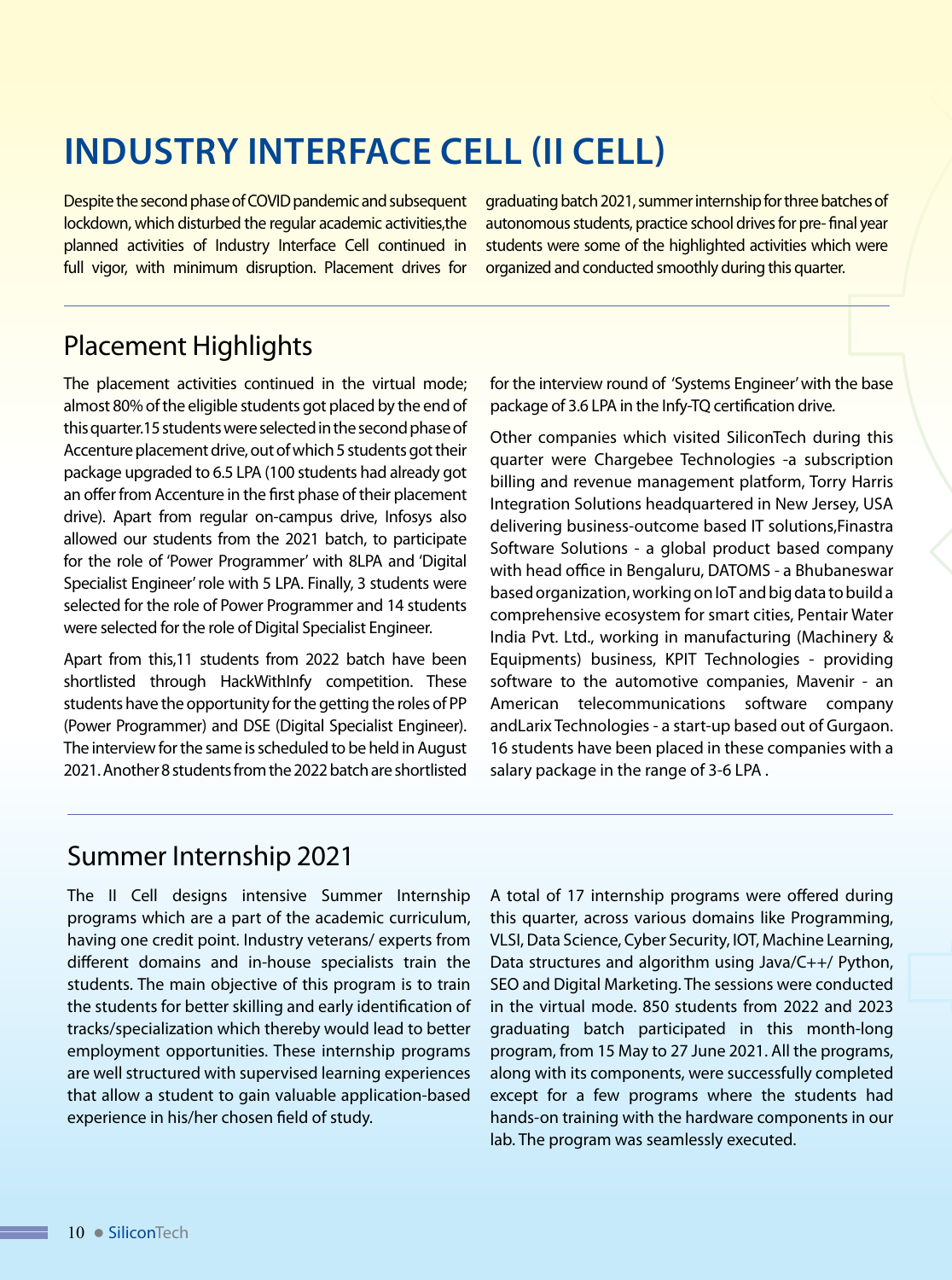



### Practice School

Practice School (PS) is a continuous and rigorous internship of about 6 months which is integrated into our autonomous curriculum and carries 16 credit points. It is aimed at enhancing the interaction of students with the industry or research organization and giving them handson project experience and industry exposure. The final year B.Tech. students have the provision to undergo Practice School either in 7th semester or 8th semester. IICELL has

already initiated the PS drive for the 2022 graduating batch. More than 30 students have already been selected by companies for doing PS in their 7th semester. The companies that have recruited from the PS drives till date are Cozentus. Devathon, STMicroelectronics, Micron, Flyttta, Larkai, STL and PRDC. All the selected students will be receiving stipend during their PS internship.